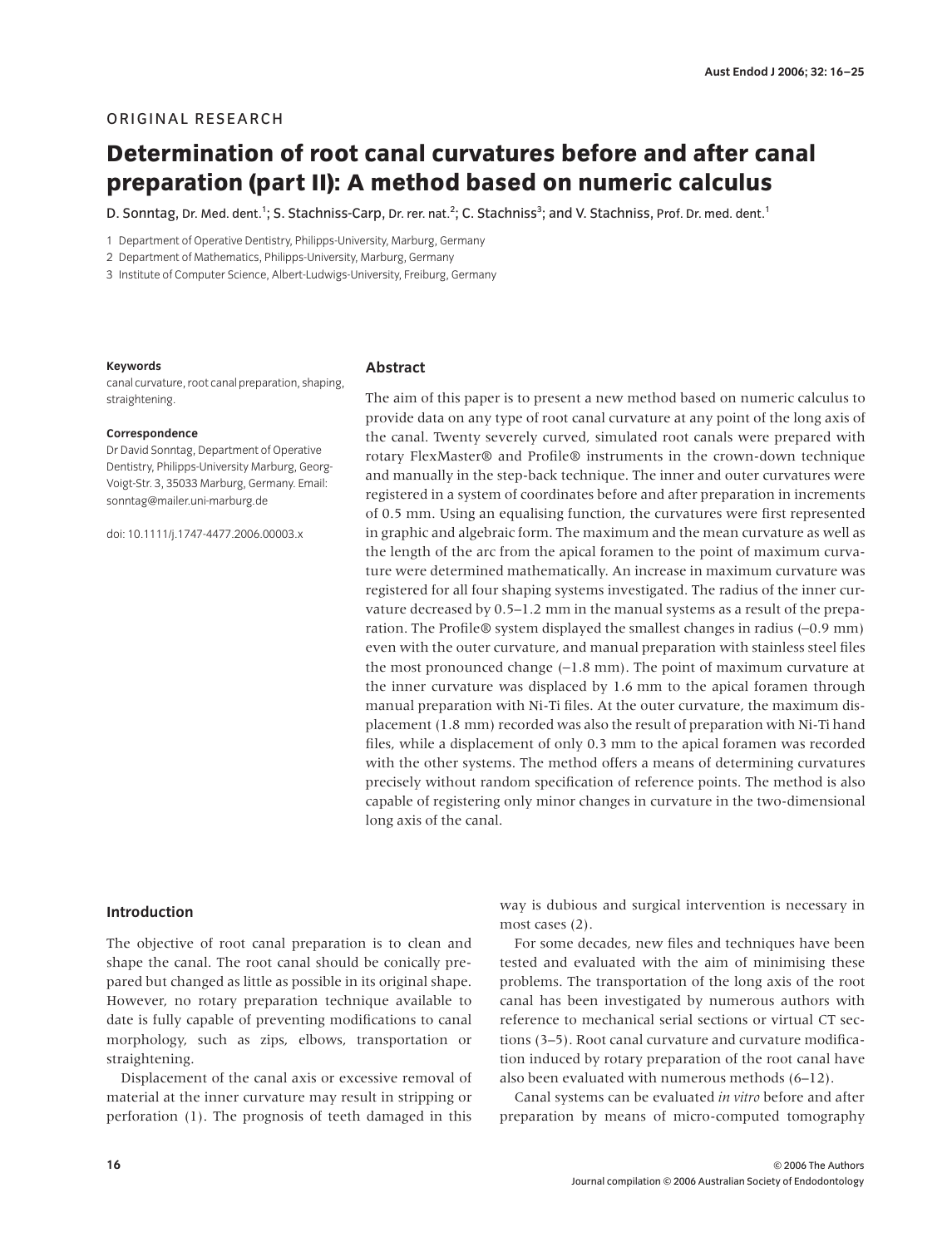(µCT) with a high spatial resolution of 33 µm (13). *In vivo*, less precise methods are generally applied, with the two-dimensional radiographic representation of a threedimensional long axis of the canal being in any case inadequate. The accuracy could be enhanced here by taking recourse to and following up some precise mathematical methods already presented.

The aim of the present study was to present an optimised method providing data on root canal curvature at any point of a two-dimensional long axis. This method should permit even slight mechanically induced changes in the curvature of the long axis of the canal to be shown in clinical radiographs.

#### Materials and methods

Five dental students at Philipps-University, Marburg (Germany), with practical experience in manual and rotary root canal preparation, each prepared one root canal manually with stainless steel and Ni-Ti K-files (VDW, Munich, Germany) and one canal with the rotary Profile® (Maillefer Dentsply, Ballaigues, Switzerland) and FlexMaster® (VDW, Munich, Germany) systems. The 20 severely curved simulated root canals were industrially produced (VDW, Munich, Germany) and 19 mm long. The radius of the inner curvature (small curve) ranged from 5.0 to 6.5 mm, while the outer curvature (large curve) had radii of between 4.3 mm and 6.6 mm. The arc length (= canal length) from the apical foramen to the point of maximum curvature had a median value of 4.2 mm at the large curve and of 4.15 mm at the small curve.

#### Preparation for testing

Serial numbers from one to 20 were engraved into the acrylic blocks with the simulated root canals. A 0.1% aqueous methylene blue solution (Pharmacy of Philipps University) was injected into the canals to enhance the image contrast for the subsequent photographic documentation and to verify that the canals were suitable for instrumentation. If the solution failed to emerge through the apical foramen, the block was discarded and replaced with a new one. The blocks were photographed in a purpose-designed stand (Fig. 1; precision mechanics workshop, Philipps University, Marburg, Germany) in a reproducible position with a digital camera (Camedia C2500L, Olympus, Tokyo, Japan) against a plotting paper background and the image data were stored in a PC (Compaq Computer Corp., Houston, USA). The methylene blue solution was then flushed out of the canals with water to prevent any obliteration due to drying of the dye.

The numbered blocks were randomised to the individual groups and issued individually to the operators for preparation. The resulting assignments were entered in a coding list showing the operator and the preparation system of each root canal. The operator was also assigned a number to facilitate allocation in sequence of treatment (Table 1).

Following a theoretical refresher course on how to use the preparation systems, each student prepared one simulated root canal up to size ISO 35 with each of the four stated methods.

## **Root canal preparation**

Prior to each preparation, pre-flaring was performed with Gates Glidden burs (Komet, Lemgo, Germany) in the crown-down technique in the upper-third of the canal.



**Figure 1** Purpose-designed stand for standardised photograph.

#### **Table 1** Sequence in which the four systems were used by the operators

| Operator No. | 1st preparation         | 2nd preparation         | 3rd preparation         | 4th preparation      |
|--------------|-------------------------|-------------------------|-------------------------|----------------------|
|              | Hand Ni-Ti              | FlexMaster <sup>®</sup> | Profile <sup>®</sup>    | Hand SS              |
| 2            | FlexMaster <sup>®</sup> | Hand Ni-Ti              | Hand SS                 | Profile <sup>®</sup> |
| 3            | Profile <sup>®</sup>    | Hand SS                 | Hand Ni-Ti              | FlexMaster®          |
| 4            | Hand SS                 | Profile®                | FlexMaster <sup>®</sup> | Hand Ni-Ti           |
| 5            | Profile <sup>®</sup>    | FlexMaster <sup>®</sup> | Hand Ni-Ti              | Hand SS              |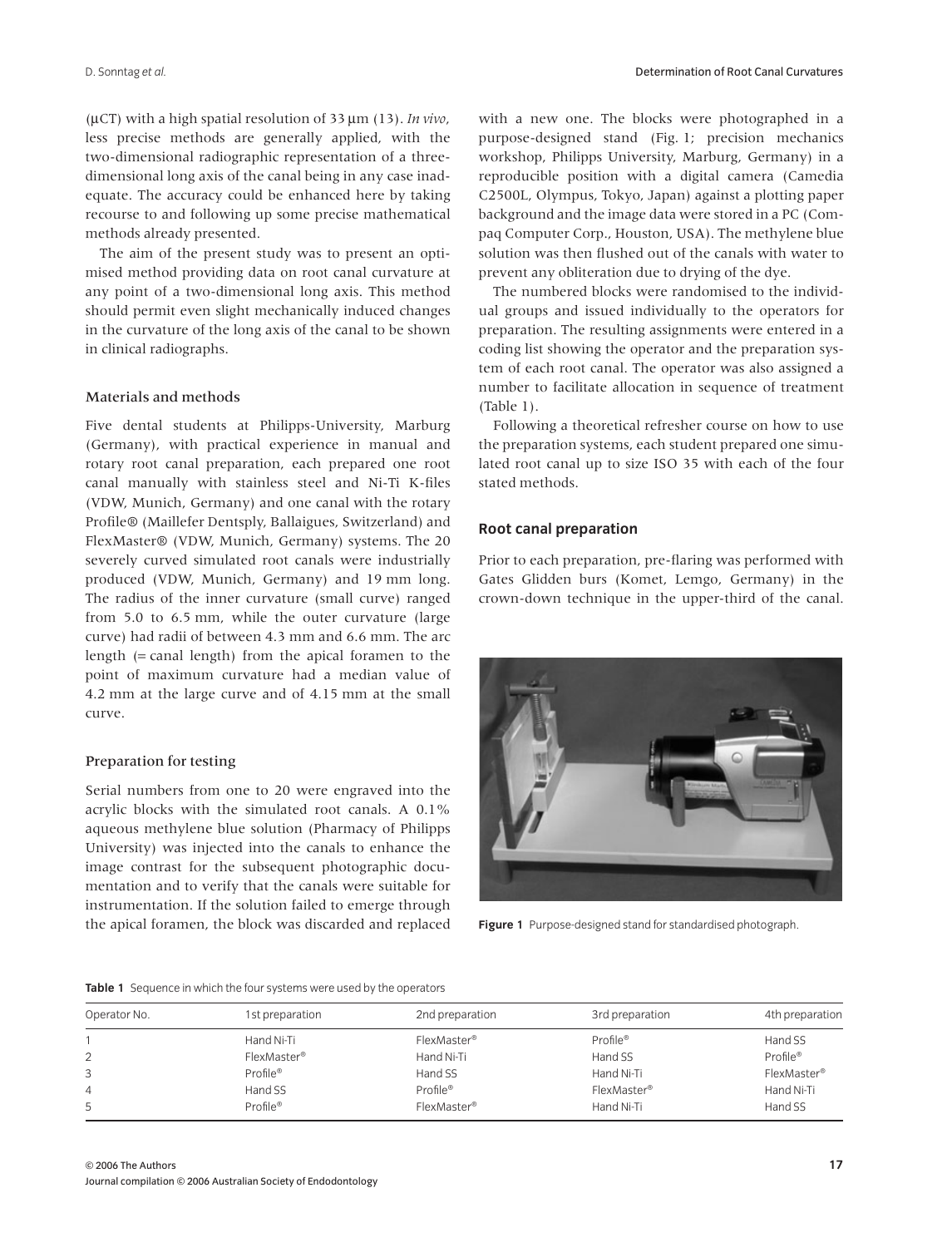After each change of instrument the root canals were irrigated with water to remove debris.

The working length of the industrially produced blocks was set at 18 mm, corresponding to a distance of 1 mm from the apical foramen. The working length of each instrument was set by the students themselves with rubber stoppers prior to the start of treatment and was checked in the course of treatment. Preparations were performed with a new set of instruments for each preparation system. The conicity was 2% (taper 0.02) with manual preparation, and 4% (taper 0.04) with rotary preparation.

Manual preparation was performed with stainless steel or Ni-Ti K-files with a working length of 25 mm. For optimised canal preparation, the stainless steel instruments were pre-bent by the students and applied with slight apically directed pressure with a 1/8 turn clockwise and counterclockwise direction (14).

Rotary preparation was done with 25 mm long Ni-Ti FlexMaster® files and Profile® instruments, which were lightly coated with Glyde® (Dentsply De Trey, Konstanz, Germany) before being inserted into the canal. Both systems were driven at 250 rpm by a torque-controlled lowspeed motor (Endo IT control; VDW, Munich, Germany) adapted to the individual instruments. Between each change of instruments the canals were irrigated with water. If necessary, the canals could be recapitulated with a previously used, smaller file.

The instrument application sequence is shown in Tables 2 and 3.

All prepared root canals were photographed once again with a digital camera in standardised position and the image data were stored in the PC. In contrast to the first photo, however, the canals were not dye-penetrated and the blocks were photographed against a black background.

**Table 2** Instruments and working sequence in manual shaping technique

|                             | Instrument          | Sequence              |
|-----------------------------|---------------------|-----------------------|
| Pre-flare                   | Gates Glidden burs  | Sizes 110, 90, 70     |
| Full working length (18 mm) | SS or Ni-Ti K-files | Sizes 15, 20, 25, 30, |
|                             |                     | 35, all 0.02 taper    |
| Step-back (17 mm)           | SS or Ni-Ti K-file  | Size 40, 0.02 taper   |

#### **Geometrically based analytical method**

#### Mathematical principles underlying the method

In mathematics, a curvature is described by means of hypothetical circles. The curvature at a specific point  $(x_0)$  is described by selecting a circle that is optimally adapted to the configuration of the curve at that point  $(x_0)$ . The smaller the curvature, the larger the hypothetical circle. The curvature dimension at a point  $(x_0)$  is specified by the reciprocal value of the radius of the corresponding hypothetical circle:

$$
k(x_0) = \frac{1}{r(x)}
$$

 $k(x_0)$  can be derived by means of differential calculus (15).

Using the curvature function 
$$
k(x) = \frac{\frac{d^2y(x)}{dx^2}}{\left[1 + \left(\frac{d}{dx}y(x)\right)^2\right]^{\frac{3}{2}}}
$$

specific curvature value  $k(x)$  is assigned to each curve point  $P(x,y)$ .

Before analytical methods can be used to investigate root canal curvature, a mathematical model of the configuration of the curve has to be produced for the inner (small) curve and the outer (large) curve. The actual configuration of the canal wall is described by specifying x,y coordinates of selected measuring points. Using this point sequence, an equalising function describing the configuration in mathematical terms can be determined. The quality of the adaptation of the equalising function to the point sequence is described by the so-called degree of accuracy (correlation coefficient). The less this dimension deviates from 1, the better the adaptation.

Use of the equalising function adapted to the configuration of the long axis of the canal permits exact determination of the curvature for each point x and for the point of maximum curvature, as well as the mean curvature of the measured canal section. In the formula used, the configuration ascertained for the curve is designated  $y(x)$ , and the pertinent curvature function *k*(*x*).

The distance of the point of maximum curvature from the apical foramen can also be calculated by means of the

**Table 3** Instruments and working sequence in rotary shaping technique

|                                | Instrument                                                  | Sequence                                                         |
|--------------------------------|-------------------------------------------------------------|------------------------------------------------------------------|
| Pre-flare                      | Gates Glidden burs                                          | Sizes 110: 90: 70                                                |
| Crown-down (to working length) | FlexMaster <sup>®</sup> or Profile <sup>®</sup> Ni-Ti files | Sizes 30/0.06 taper; 25/0.06; 20/0.06; 30/0.04; 25/0.04; 20/0.04 |
| Apical preparation (18 mm)     | FlexMaster <sup>®</sup> Ni-Ti files                         | Sizes 20/0.02 taper; 25/0.02; 30/0.02; 30/0.04, 35/0.02; 35/0.04 |
| Apical preparation (18 mm)     | Profile® Ni-Ti files                                        | Sizes 15/0.04 taper; 20/0.04; 30/0.04; 35/0.04                   |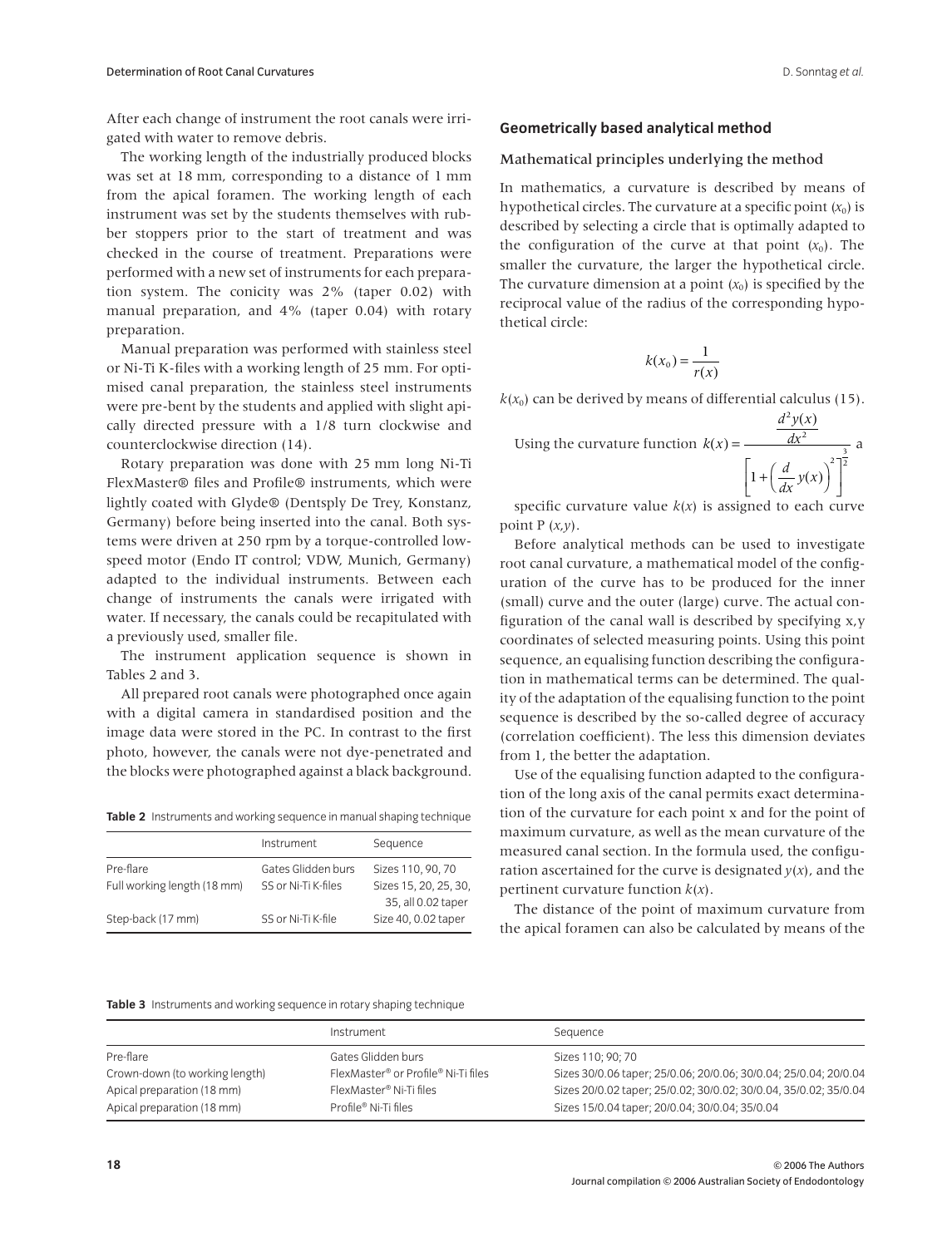arc length  $b = \int_{x_1}^{x_2} \sqrt{1 + \left(\frac{dy}{dx}\right)^2} dx$ , with  $x_1$  and  $x_2$  signifying *x*  $=\int_{0}^{x_2}\sqrt{1+\left(\frac{dy}{dx}\right)^2}$ 1 2

the x-coordinates of apex and maximum curvature.

The mean curvature over an interval  $[x_1, x_2]$  is calculated with the formula

$$
\frac{1}{x_2-x_1}\int_{x_1}^{x_2}k(x)dx.
$$

### Image processing and evaluation

Using Photoshop 5.5 image processing software (Adobe Systems Inc. San Jose, USA), the images were calibrated by means of the plotting paper located in the background.

Using a purpose-developed program for digital image scanning, the coordinates of the canal wall configuration of the large and small curve were determined before and after preparation by registering points on the canal wall at intervals of approximately 0.5 mm. Each point marked in the image was stored automatically in a file with its coordinates. During the scanning of a simulated root canal, only the lower two-thirds of the canal, which had been prepared with files, (12.5 mm from the apical foramen upwards) were taken into account. The top third of the canal, which had been prepared with Gates Glidden drills, was not included.

Using EXCEL® software (Microsoft, Redmond, USA), the point sequence determined by the configuration of the canal wall was displayed in graphic form. An appropriate type of function for the trend line (equalising function) was selected using third-degree polynomial functions, as these offered the greatest reproducibility. The selected polynomial function was automatically displayed in graphic form, with the functional equation and the correlation coefficient being specified.

Further mathematical calculations were performed with a computer-algebra system (Derive®, TI Inc., Denver, USA). The curvature function *k*(*x*) and the maximum and mean curvature of the selected curvature morphology were subsequently determined by this means and displayed in graphic form (Figs 2–4). To make the calculated curvature values comprehensible in clinical terms, the reciprocal value that expressed the radius in millimetres was formed. Changes in curvature are referred to below as changes in radius.

The length of the arc from the apex to the point of maximum curvature before and after preparation was calculated separately for each curve.

## Statistical analysis

Statistical analysis of the collected data and production of the graphics were performed with SPSS 11.0 statistics software (SPSS, Inc., Chicago, USA). Statistical tests designed to reveal significant differences were renounced on account of the small number of cases. Median values and the 1st and 3rd quartile of the collected data were represented.



**Figure 2** Superimposed images of a root canal before and after instrumentation with stainless steel files. Dark lines, canal prior to preparation; light lines, canal after preparation.



**Figure 3** Curvature of the inner curve of the canal from Figure 2. Continuous line, curvature before preparation; dotted line, curvature after preparation. The point of maximum curvature was transported further around the apex through the instrumentation.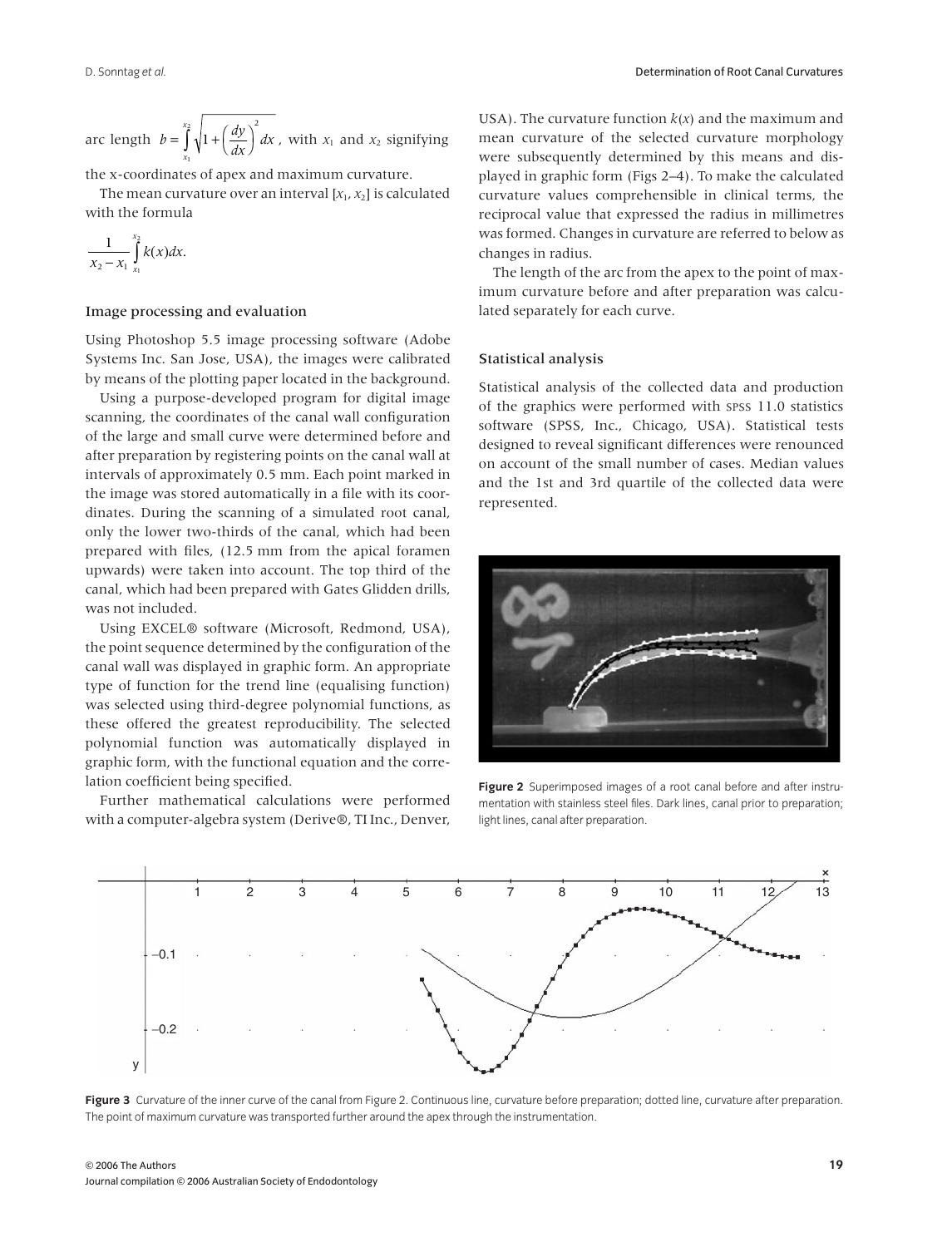

Figure 4 Curvature of the outer curve of the canal shown in Figure 2. Continuous line, curvature before preparation; dotted line, curvature after preparation. The increase in curvature is reflected in the greater distance of the point of maximum curvature from the X-axis.

**Table 4** Accuracy (correlation coefficient) of the small and large curve before and after root canal instrumentation

|                                | Median<br>value | 1st quartile | 3rd quartile |
|--------------------------------|-----------------|--------------|--------------|
| Small curve before preparation | 0.999808        | 0.999839     | 0.999693     |
| Small curve after preparation  | 0.999730        | 0.999885     | 0.999520     |
| Large curve before preparation | 0.999803        | 0.999895     | 0.999760     |
| Large curve after preparation  | 0.999038        | 0999703      | 0.997229     |

## **Results**

## Correlation coefficient

The degree of accuracy (correlation coefficient) was calculated for each curve as a measure of the adaptation quality of the selected regression approach. The median value of all curves was 0.999767, with the lowest value found to be 0.995343 and the highest value 0.999970. The values for the individual curvatures before and after preparation are shown in Table 4.

## Intra-examiner reliability

Intra-examiner reliability was verified by having the outer and the inner curve measured twice in the Profile® instrument group by one examiner at an interval of 14 days. The aim was to compare the reliability of the results measured for the radius of the maximum curvature. Comparison of the 20 individual values revealed an agreement rate of 90%. The kappa value was 0.849 (Table 5).

#### Inter-examiner reliability

Inter-examiner reliability was verified by having the outer and the inner curve measured in the Profile® instrument group by two different examiners. To allow the kappa test to be performed, categories of 0.5 mm each, into which the measured results were classified, were formed for the radius. Comparison of the 20 individual values revealed an agreement rate of 85%. The kappa value was 0.755 (Table 6). The presented method is thus capable of reproducibly determining the radius of the maximum curvature of a root canal to the nearest 0.5 mm.

#### Change in maximum curvature

Examination of the results of preparation revealed that the radius of the small curve increased most markedly, from 5.8 to 4.8 mm, when preparation was performed by hand with stainless steel files. The least change in curvature was registered when the FlexMaster® system was used (radius −0.3 mm).

The outer canal wall underwent the least preparationinduced increase in curvature when instrumentation was performed with the Profile® system (radius −0.9 mm). The most pronounced increase in curvature was recorded when preparation was done by hand with Ni-Ti files (radius −2.0 mm) (Tables 7,8; Figs 5,6).

#### Arc length to point of maximum curvature

The point of maximum curvature of both the small and the large curve was found to be transported from coronal to apical as a result of the root canal preparation. In each case, the distance from the apical foramen to the point of maximum curvature was calculated in millimetres. In the small curve, the point was transported most markedly in canals prepared with manual stainless steel files (1.5 mm) and least markedly in canals prepared with manual Ni-Ti files and with Profile® instruments (0.3 mm).

In the large curve, the point was transported most markedly through manual preparation with Ni-Ti files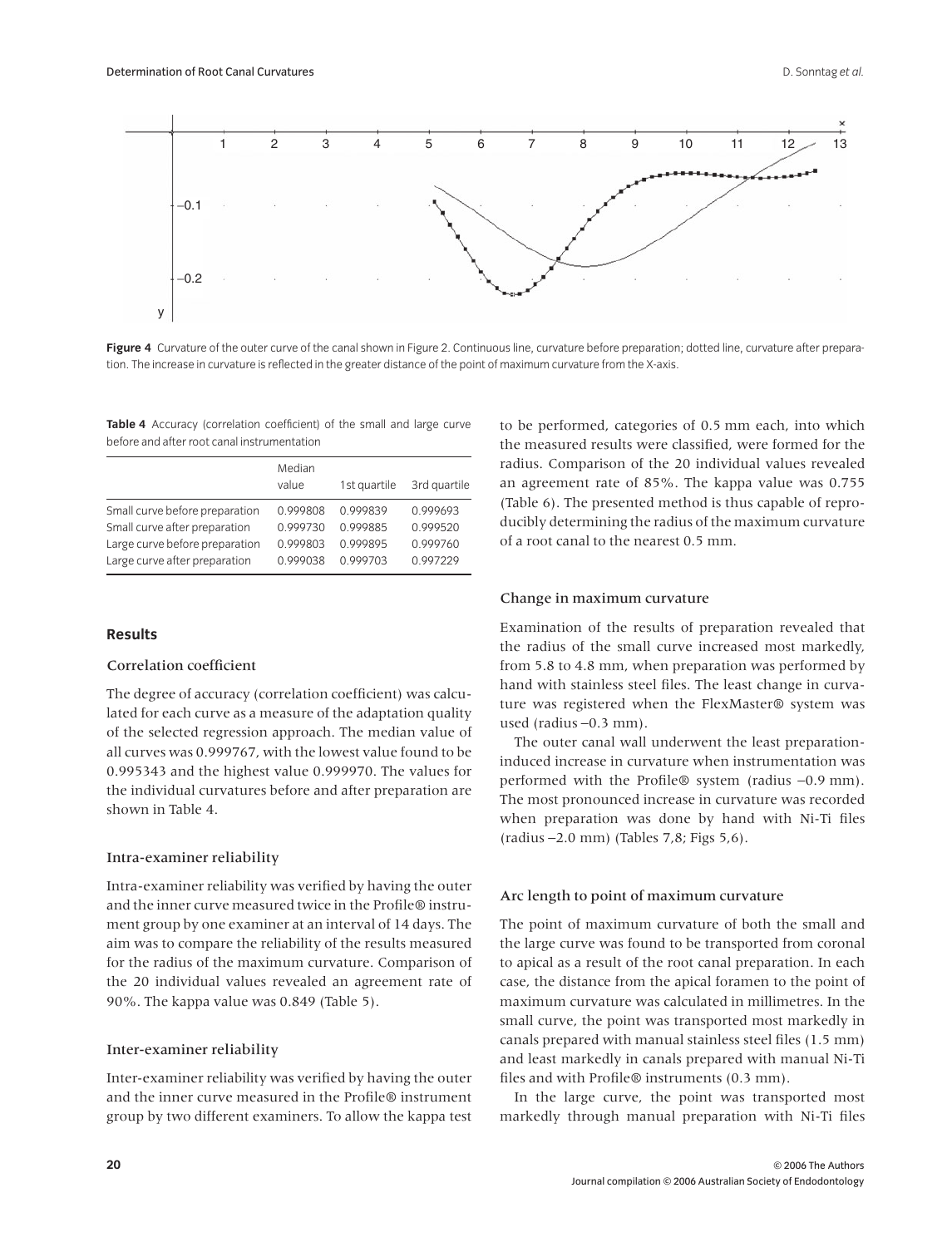| 1st Examination | 2nd Examination |             |                 |             |        |
|-----------------|-----------------|-------------|-----------------|-------------|--------|
|                 | $4.0 - 4.49$ mm | 4.5-4.99 mm | $5.0 - 5.49$ mm | 5.5-5.99 mm | Totals |
| 4.0-4.49 mm     |                 |             |                 |             |        |
| 4.5-4.99 mm     |                 |             |                 |             |        |
| 5.0-5.49 mm     |                 |             |                 |             |        |
| $5.5 - 5.99$ mm |                 |             |                 |             |        |
| Totals          |                 |             |                 |             | 20     |

**Table 5** Intra-examiner agreement for the radius of the maximum root curvature (mm) in the Profile® instrument group (% agreement: 90; kappa: 0.849)

**Table 6** Inter-examiner agreement for the radius of the maximum root curvature (mm) in the Profile® Instrument group (% agreement: 85; kappa: 0.755)

| 1st examiner    | 2nd Examiner    |                 |                 |                 |        |  |
|-----------------|-----------------|-----------------|-----------------|-----------------|--------|--|
|                 | $4.0 - 4.49$ mm | $4.5 - 4.99$ mm | $5.0 - 5.49$ mm | $5.5 - 5.99$ mm | Totals |  |
| $4.0 - 4.49$ mm |                 |                 |                 |                 |        |  |
| 4.5-4.99 mm     |                 |                 |                 |                 |        |  |
| $5.0 - 5.49$ mm |                 |                 | 10              |                 | 10     |  |
| $5.5 - 5.99$ mm |                 |                 |                 |                 |        |  |
| Totals          |                 |                 |                 |                 | 20     |  |

**Table 7** Curvature radii of both curves (mm) before and after manual preparation; arc lengths (mm) to point of maximum curvature before and after manual preparation

|                             | Hand Ni-Ti before preparation | Hand Ni-Ti after preparation | Hand SS before preparation | Hand SS after preparation |
|-----------------------------|-------------------------------|------------------------------|----------------------------|---------------------------|
| Max. curvature, small curve | 5.8                           | 4.8                          | 5.5                        | 4.4                       |
| Max. curvature, large curve | 5.8                           | 3.8                          | 5.6                        | 4.0                       |
| Mean curvature, small curve | 8.3                           | 8.7                          | 8.1                        | 8.5                       |
| Mean curvature, large curve | 8.7                           | 8.5                          | 8.5                        | 9.0                       |
| Arc length, small curve     | 4.2                           | 3.9                          | 4.1                        | 2.6                       |
| Arc length, large curve     | 4.4                           | 3.4                          | 4.1                        | 3.3                       |

**Table 8** Curvature radii of both curves (mm) before and after rotary preparation; arc lengths (mm) to point of maximum curvature before and after rotary preparation

|                                 | $FlexMaster^{\circ}$ before preparation FlexMaster <sup>®</sup> after preparation Profile <sup>®</sup> before preparation Profile <sup>®</sup> after preparation |     |     |     |
|---------------------------------|------------------------------------------------------------------------------------------------------------------------------------------------------------------|-----|-----|-----|
| Max curvature, small curve      | 5.4                                                                                                                                                              | 5.1 | 5.5 | 5.0 |
| Max. curvature, large curve     | 5.5                                                                                                                                                              | 4.5 | 5.8 | 4.9 |
| Mean curvature, small curve 8.0 |                                                                                                                                                                  | 8.1 | 8.2 | 8.3 |
| Mean curvature, large curve     | - 8.1                                                                                                                                                            | 9.0 | 8.4 | 8.5 |
| Arc length, small curve         | 4.0                                                                                                                                                              | 2.8 | 4.2 | 3.9 |
| Arc length, large curve         | 3.6                                                                                                                                                              | 3.3 | 4.2 | 3.9 |

(1.0 mm), and least through rotary preparation (0.3 mm in each case) (Tables 7,8; Figs 7,8).

#### Change in mean curvature

At the small curve, a preparation-induced decrease in mean curvature was recorded with all systems. Preparation with rotary instruments resulted in a smaller decrease in curvature (radius +0.1 mm) than with hand instruments (radius +0.4 mm).

At the large curve, the mean curvature increased through instrumentation with Ni-Ti hand files (radius −0.2 mm) but decreased through instrumentation with the other systems (Tables 7,8; Figs 9,10).

# **Discussion**

In the present investigation, the inner and outer canal curvature was measured in a system of coordinates before and after root canal preparation. The curves were mea-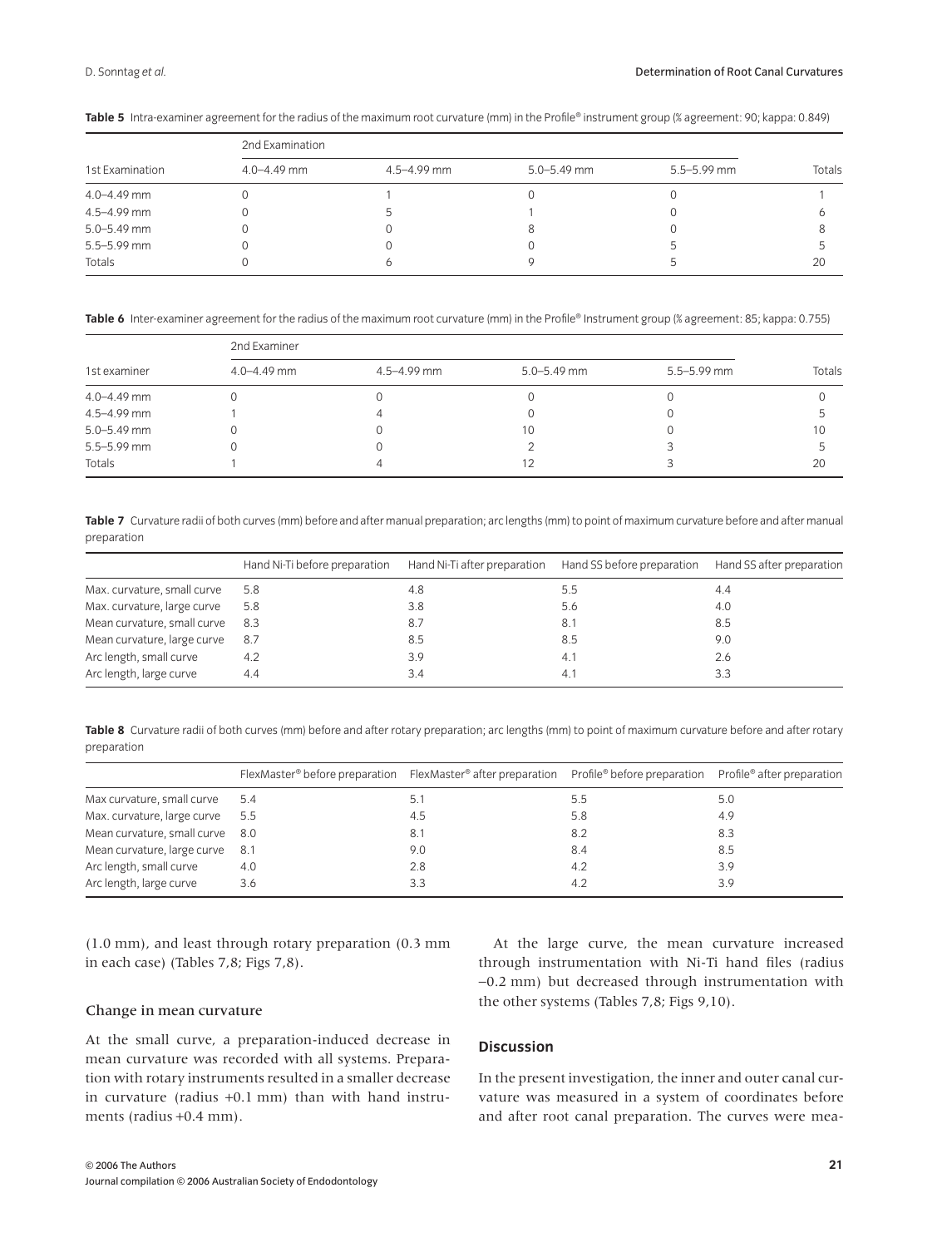

**Figure 5** Preparation-induced change in the radius of the maximum curvature of the inner curve.



**Figure 6** Preparation-induced change in the radius of the maximum curvature of the outer curve.



**Figure 7** Change in arc length from the apical foramen to the point of maximum curvature of the inner curve in millimetres.



**Figure 8** Change in arc length from the apical foramen to the point of maximum curvature of the outer curve in millimetres.

sured separately, as the amount of material removed from the inner and outer curve during preparation is known to

The change in curvature was determined and the point of maximum curvature in the long axis of the canal was calculated. The preparation-induced change in curvature of the imaginary midline of the canal has been investigated by numerous authors. As the methods used for measuring changes in curvature vary substantially, comparison is problematic. The frequently quoted degree

differ (1,16).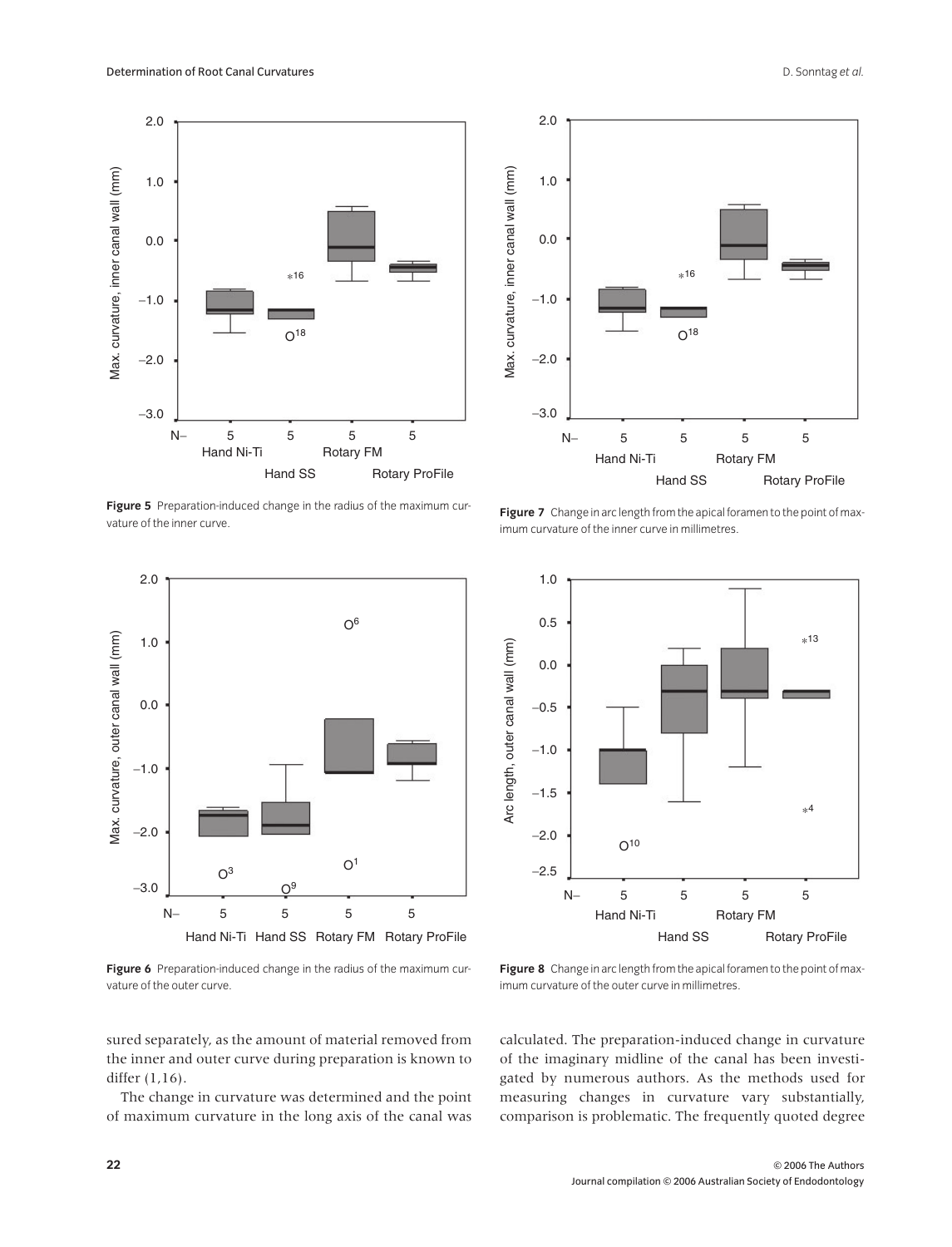

**Figure 9** Preparation-induced change in the radius of the mean curvature of the inner curve in millimetres.



**Figure 10** Preparation-induced change in the radius of the mean curvature of the outer curve in millimetres.

of curvature according to Schneider (6) describes an angle (that is, a change of direction) but not a curvature in the mathematical sense. Luiten *et al.* (17) recorded canal curvature straightening by 8° to 13°, depending on the instrumentation method, in measurements from the canal orifice to the apex, using a modification of the method presented by Schneider (6). Using a comparable measuring method, Pettiette *et al.* (18) recorded instrumentationinduced straightening of 14° by stainless steel files and of 5° by Ni-Ti hand files. Cunningham and Senia (7) registered a mean straightening by between 5° and 9° in the curvature of root canals prepared with rotary files. Here too, graphic evaluation was performed with reference to Schneider. The fact that Schneider's measuring method is unsuitable for the differentiated assessment of changes in curvature is demonstrated in particular in the publication by Southard *et al.*(19). When using Schneider's method to measure the change in curvature induced by rotary instrumentation, a difference of up to 5° between the measurements recorded by the two investigators was still referred to as tolerable (19).

Using a method taking into account the curvature angle and the curvature radius, Schafer and Lohmann (12) reported straightening by 2° in root canal curvature for instrumentation with rotary Ni-Ti files, and by 7° with stainless steel hand files.

The first authors to describe root curvature in mathematically correct terms were Nagy *et al.* (8), who used a fourth-degree polynomial function. Fourth-degree function approximation as a method for describing the shape of root canal curvatures seems to be exact and reliably repeatable. However, this method has so far failed to assert itself as a means of determining either root curvatures or changes in root curvature. The method selected by us focuses on the canal walls instead of the centre of the long axis of the canal. In our method, third-degree polynomial functions were used. The lower the polynomial degree, the fewer curvature points the function has. A thirddegree function has no more than two extremes, whereas a sixth-degree function may have up to five extremes. In addition, higher-degree polynomial functions respond far more sensitively to minimal deviations during determination of the coordinates of the curvature configuration. The exponent,  $x^6$ , with a sixth-degree function, is raised even if deviations between the coordinates are given between two measuring sessions.

Subject to an adequate degree of accuracy, polynomial functions of the lowest degree possible should be selected for curvature determination in order to ensure good reproducibility. The high degree of accuracy recorded by us shows that a root canal curvature can be described with adequate precision by a third-degree function.

In this process, we found that the different instrumentation systems led to different rates of material removal at the two curves. Our results indicate that the change in curvature at the small curve does not correlate with that at the large curve. This suggests that it is advisable to assess the two curves separately in a two-dimensional image.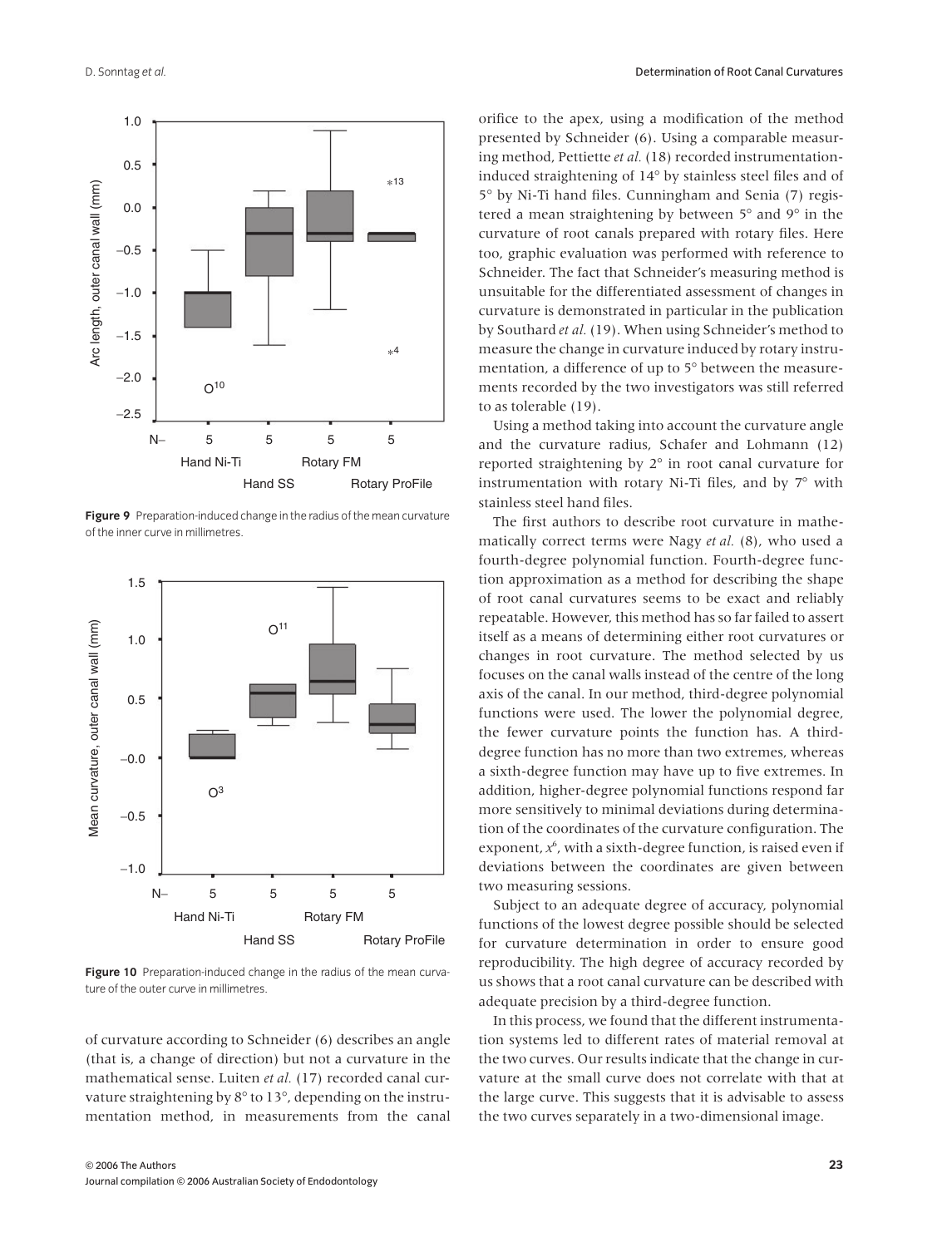In investigations of root canal preparation with four different instrumentation systems, Peters et al. (11) recorded a mean canal straightening of 4.68% ± 18.22%. Evaluation by means of micro-computed tomography revealed a partial increase in canal curvature as a result of the instrumentation. In that study, root canals were prepared with Ni-Ti K-files, Lightspeed instruments, and Profile 0.04 and GT rotary instruments by two experienced operators.

In our study involving relatively inexperienced operators, the maximum curvature of both canal walls underwent an instrumentation-induced increase with all four systems investigated. With all instrumentation systems, the curvature of the outer curve increased more than that of the inner curve. The least change in maximum curvature was recorded when using the Profile® system. Various studies by other authors confirm that this passive root canal preparation system ensures good centreing in the long axis of the canal on account of its cutting geometry (20,21). In addition to the increase in maximum curvature, the point of maximum curvature was transported apically as a result of the preparation. While the transportation of this point measured only 0.2 to 0.4 mm with rotary instrumentation, it was more marked at up to 1.8 mm after manual preparation.

The mean curvature underwent an instrumentationinduced decrease at both curves with almost all systems investigated. The only exception was the large curve after preparation with Ni-Ti hand files.

The increase in maximum curvature recorded in our study is due in part to the lack of experience on the part of the operators. With rotary instrumentation, for example, an increase at individual points in the long axis of the root canal is readily produced through frequent recapitulation or through a long rotation time in the canal. In the case of manual preparation with stainless steel files, inadequate pre-bending or inexpert file movement is likely.

The recorded results also indicate changed conditions for the root filling. An increase in maximum curvature and transportation of the point of maximum curvature to apical may impede three-dimensional obturation of the canal system. A less efficient seal was shown to be provided by the cold condensation technique compared with the warm gutta-percha techniques with Schneider angles of more than 25° or 20° respectively (22,23).

# **Conclusions**

The presented method enables instrumentation-induced changes in the curvature of the small and large curve to be precisely described. In view of the good reproducibility of the measurements, the method can provide more valid results than can be obtained with data expressed in angles. The method is thus a suitable means of verifying canal curvature retention after root canal instrumentation.

Further radiographic investigations are needed to confirm the applicability of this method to clinical investigations.

## **References**

- 1. Abou-Rass M, Frank AL, Glick DH. The anticurvature filing method to prepare the curved root canal. J Am Dent Assoc 1980; 101: 792–4.
- 2. Meister F, Lommel TJ, Gerstein H, Davies EE. Endodontic perforations which resulted in alveolar bone loss. Oral Surg Oral Med Oral Pathol 1979; 47: 463–70.
- 3. Harlan AL, Nicholls JI, Steiner JC. A comparison of curved canal instrumentation using nickel-titanium or stainless steel files with the balanced-force technique. J Endod 1996; 22: 410–13.
- 4. Gluskin AH, Brown DC, Buchanan LS. A reconstructed computerized tomographic comparison of Ni-Ti rotary GT files versus traditional instruments in canals shaped by novice operators. Int Endod J 2001; 34: 476–84.
- 5. Bergmans L, Van Cleynenbreugel J, Beullens M, Wevers M, Van Meerbeek B, Lambrechts P. Smooth flexible versus active tapered shaft design using NiTi rotary instruments. Int Endod J 2002; 35: 820–8.
- 6. Schneider SW. A comparison of canal preparations in straight and curved canals. Oral Surg Oral Med Oral Pathol 1971; 32: 271–5.
- 7. Cunningham CJ, Senia ES. A three-dimensional study of canal curvatures in the mesial roots of mandibular molars. J Endod 1992; 18: 294–300.
- 8. Nagy CD, Szabo J, Szabo J. A mathematically based classification of root canal curvatures on natural human teeth. J. Endod 1995; 21: 557–60.
- 9. Pruett JP, Clement DJ, Carnes DLJr. Cyclic fatigue testing of nickel-titanium endodontic instruments. J. Endod 1997; 23: 77–85.
- 10. Dobo-Nagy C, Keszthelyi G, Szabo J, Sulyok P, Ledeczky G, Szabo J. A computerized method for mathematical description of three-dimensional root canal axis. J. Endod 2000; 26: 639–43.
- 11. Peters OA, Schönenberger K, Laib A. Effects of four Ni-Ti preparation techniques on root canal geometry assessed by micro-computed tomography. Int Endod J 2001; 34: 221– 30.
- 12. Schafer E, Lohmann D. Efficiency of rotary nickel-titanium FlexMaster instruments compared with stainless steel hand K-Flexofile-Part 2. Cleaning effectiveness and instrumentation results in severely curved root canals of extracted teeth. Int Endod J 2002; 35: 514–21.
- 13. Bjørndal L, Carlsen O, Thuesen G, Darvann T, Kreiborg S. External and internal macromorphology in 3D-reconstructed maxillary molars using computerized X-ray microtomography. Int Endod J 1999; 32: 3–9.